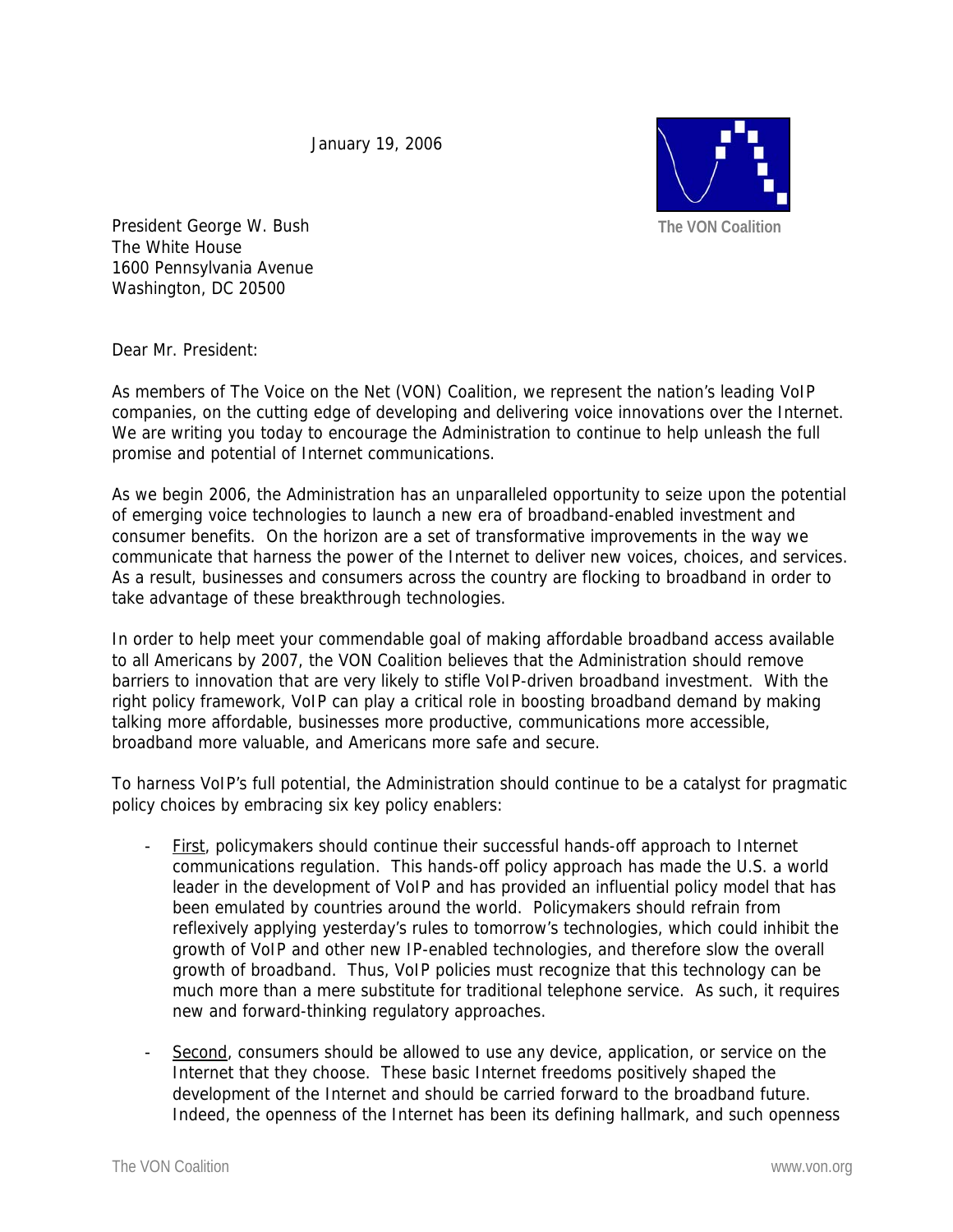is critical to unlocking the vast future potential of Internet communications. At the same time, consumers should not be prevented from lawfully using the bandwidth for which they pay.

- Third, policymakers should avoid imposing the broken access charge scheme onto new broadband enabled services. Instead, the FCC should move quickly to reform the current intercarrier compensation regime. The Administration's innovation agenda correctly states that "precluding new access fees on broadband services helps reduce the cost of both the Internet and high-speed data services." Simply put, if you want something to grow, don't tax it. Prior to comprehensive intercarrier compensation reform being adopted, policymakers should avoid piecemeal regulation that could predetermine the outcome of comprehensive reform, or would require extensive short-term investment for something unnecessary in the long-term. In any event, the reform implemented by policymakers should be accomplished on a prospective basis, rather than imposing backwards looking costs on providers.
- Fourth, the Administration has within its reach a significant VoIP E9-1-1 accomplishment it can embrace today and foster for tomorrow. In the wake of FCC action, the VoIP industry has already made impressive progress in advancing 911 and E9-1-1 solutions  $-\underline{\text{in}}$ fact, the VoIP industry has made faster progress than any other form of voice service. As a result of this unprecedented effort, Americans who dial 911 using interconnected VoIP services can now have assurance that they will reach emergency services. Policymakers should build on these accomplishments by acting to remove remaining barriers and enabling even more comprehensive solutions. The Administration should support initiatives that further accelerate E9-1-1 solutions such as providing direct access to the 911 network, providing equivalent liability protection for 911 call-takers and providers, and accelerating the transition to a next generation IP-enabled emergency network capable of a host of breakthrough advances.
- Fifth, policymakers should ensure that every American has the opportunity to benefit from the unique capabilities of broadband-enabled VoIP – wherever they live. In a year when advancing universal phone service and universal broadband access will be top telecommunications priorities, facilitating universal VoIP access can help accelerate both goals. We agree with FCC Chairman Martin's recent statement that it "is critical that consumers have unfettered access to the Internet and all the services it provides." To that end, we recommend revising the restriction that the FCC currently has in place that effectively prevents many rural Americans and others from adopting VoIP, while at the same time advancing E9-1-1 solutions. Indeed, current VoIP sales restrictions could block approximately 98 million Americans, mostly in rural areas, from the many benefits of VoIP, slow E9-1-1 solutions, and impede success of your universal broadband goal. The federal government need not create a regulatory-induced digital voice divide between those who may benefit from digital voice and those who may not. Rather, policymakers should look to ways to spur investment in broadband networks and IP services and applications to bring the promise of additional choices to consumers.
- Sixth, the Administration should further maximize its effectiveness by leveraging the unique capabilities of VoIP. Federal agencies are already utilizing VoIP at unprecedented rates and taking advantage of VoIP's enhanced flexibility, lower costs, nomadic capabilities, and breakthrough features in order to communicate more effectively, flexibly,